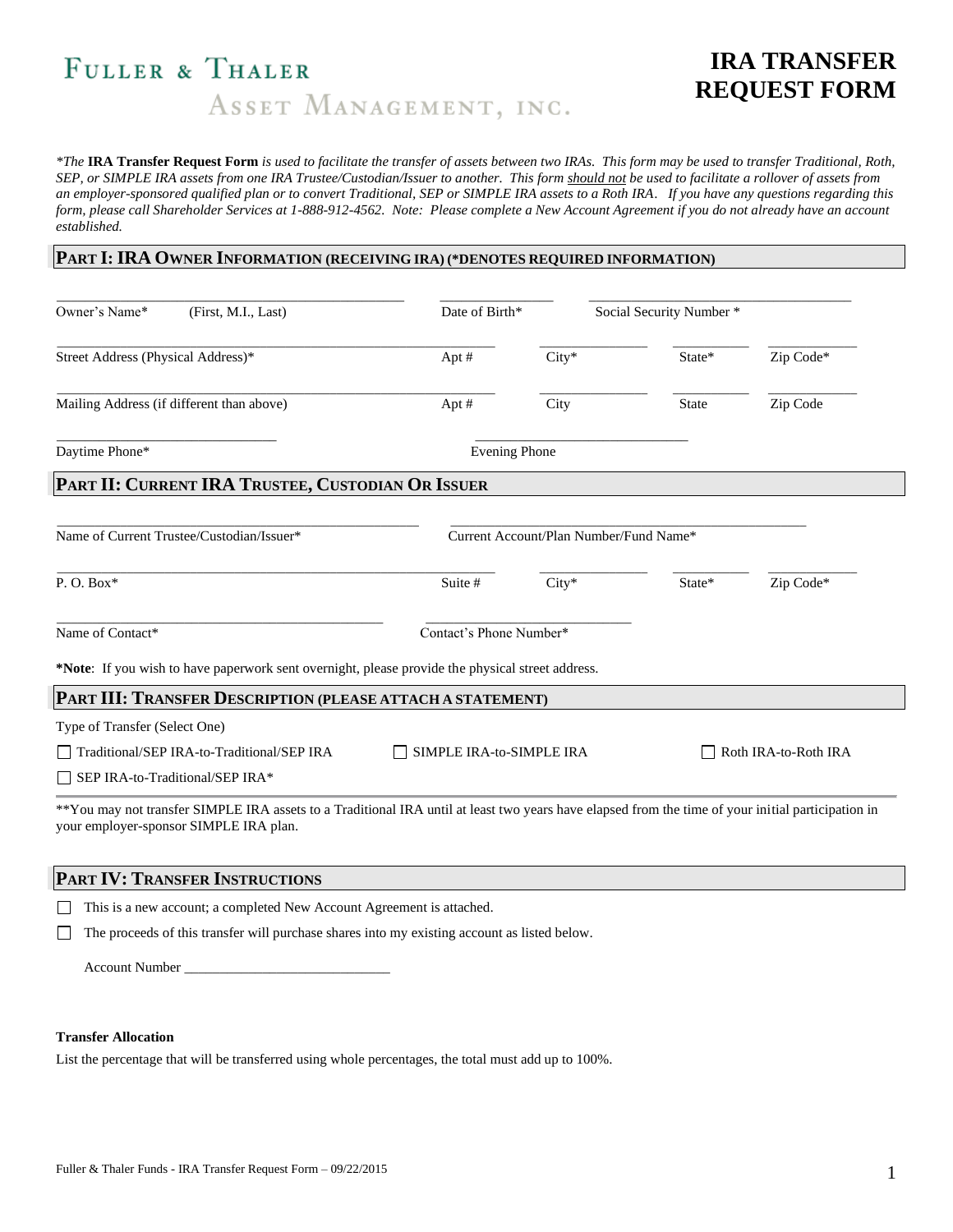| <b>Name of Investment</b>                             | <b>Share Class</b> | <b>Total Investment Amount</b> |
|-------------------------------------------------------|--------------------|--------------------------------|
| Fuller & Thaler Behavioral Small-Cap Equity Fund      | A                  | $\%$                           |
| Fuller & Thaler Behavioral Small-Cap Equity Fund      | $\mathcal{C}$      | $\frac{0}{0}$                  |
| Fuller & Thaler Behavioral Small-Cap Equity Fund      | Investor           | $\%$                           |
| Fuller & Thaler Behavioral Small-Cap Equity Fund      | Institutional      | $\%$                           |
| Fuller & Thaler Behavioral Small-Cap Equity Fund      | R6                 | $\%$                           |
| Fuller & Thaler Behavioral Small-Cap Growth Fund      | A                  | $\frac{0}{0}$                  |
| Fuller & Thaler Behavioral Small-Cap Growth Fund      | $\mathsf{C}$       | $\%$                           |
| Fuller & Thaler Behavioral Small-Cap Growth Fund      | Investor           | $\%$                           |
| Fuller & Thaler Behavioral Small-Cap Growth Fund      | Institutional      | $\%$                           |
| Fuller & Thaler Behavioral Small-Cap Growth Fund      | R6                 | $\%$                           |
| Fuller & Thaler Behavioral Mid-Cap Value Fund         | A                  | $\%$                           |
| Fuller & Thaler Behavioral Mid-Cap Value Fund         | $\mathcal{C}$      | $\%$                           |
| Fuller & Thaler Behavioral Mid-Cap Value Fund         | Investor           | $\%$                           |
| Fuller & Thaler Behavioral Mid-Cap Value Fund         | Institutional      | $\%$                           |
| Fuller & Thaler Behavioral Mid-Cap Value Fund         | R <sub>6</sub>     | $\%$                           |
| Fuller & Thaler Behavioral Unconstrained Equity Fund  | A                  | $\%$                           |
| Fuller & Thaler Behavioral Unconstrained Equity Fund  | $\mathbf C$        | $\%$                           |
| Fuller & Thaler Behavioral Unconstrained Equity Fund  | Institutional      | $\%$                           |
| Fuller & Thaler Behavioral Unconstrained Equity Fund  | R <sub>6</sub>     | $\%$                           |
| Fuller & Thaler Behavioral Small-Mid Core Equity Fund | A                  | $\%$                           |
| Fuller & Thaler Behavioral Small-Mid Core Equity Fund | Institutional      | $\%$                           |
| Fuller & Thaler Behavioral Micro-Cap Equity Fund      | Institutional      | $\%$                           |
|                                                       |                    | TOTAL:<br>100 %                |

#### **PART V: LIQUIDATION/TRANSFER INSTRUCTIONS**

I authorize and direct the current IRA Trustee, Custodian or Issuer to liquidate/transfer assets as follows (select one).

 $\Box$ Immediately liquidate all assets and send the cash proceeds to the new IRA Trustee/Custodian identified below.

Partially liquidate \$ \_\_\_\_\_\_\_\_\_\_\_\_\_\_\_\_\_\_\_ of the current IRA account and send the proceeds to the new IRA Trustee/Custodian identified below. (Note to IRA Owner: Attach additional written liquidation instructions, if necessary.)

Transfer-in-kind (Fuller and Thaler Funds only)  $\Box$ 

 $\Box$  Other (describe):

**\*Note:** If you are transferring a Certificate of Deposit (CD), mail this form at least 14 days, but not more than 21 days before the maturity date.

Please send proceeds by check:

Make check payable as follows: Fuller  $&$  Thaler Funds: FBO

(Investor's Name and account number)